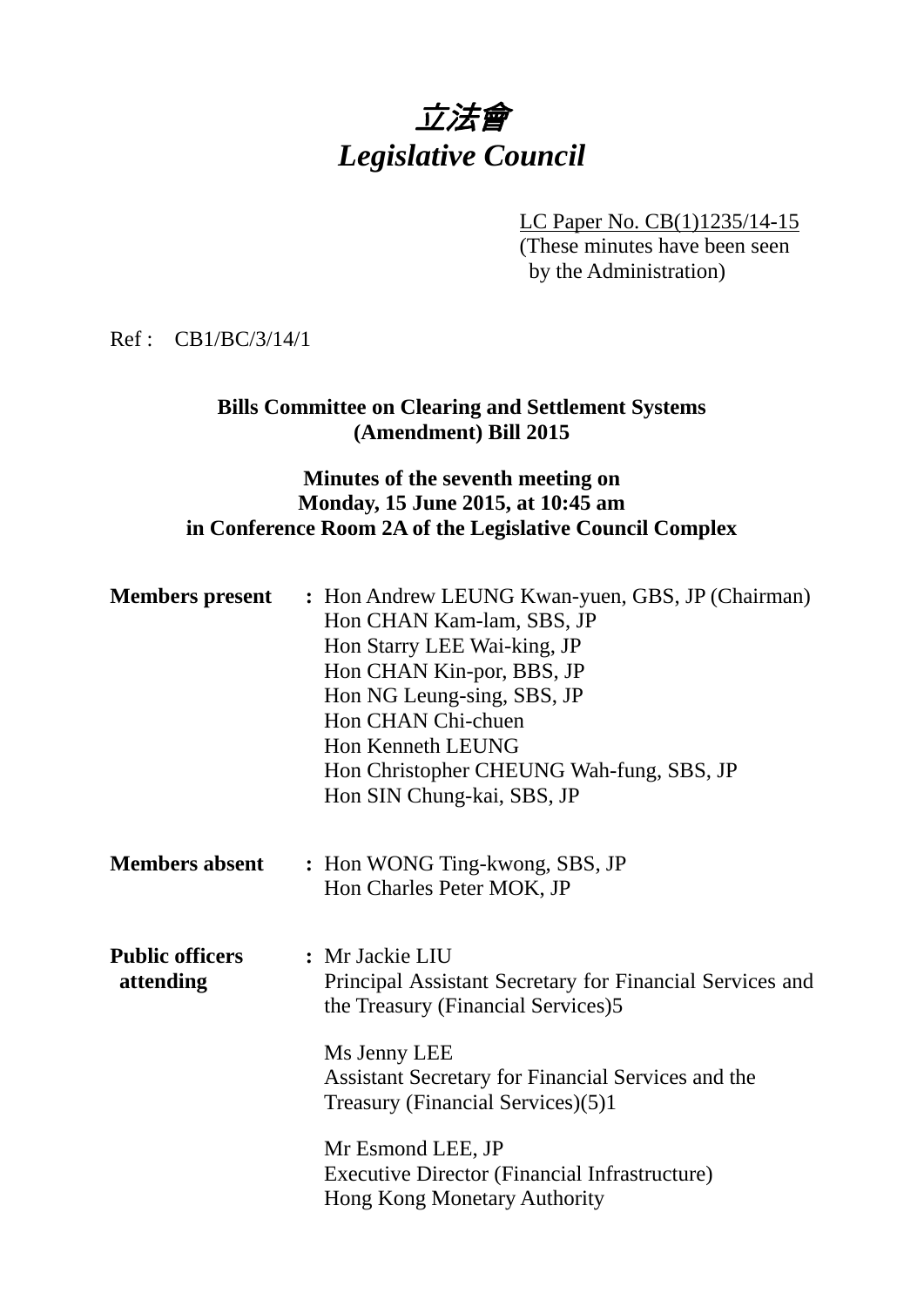| Mr LI Shu-pui                                                                                            |
|----------------------------------------------------------------------------------------------------------|
| Head (Financial Infrastructure Development)<br>Hong Kong Monetary Authority                              |
| Mr Daniel LEONG<br>Senior Manager (Financial Infrastructure Development)<br>Hong Kong Monetary Authority |
| Ms Yvonne TSUI<br><b>Senior Counsel</b><br>Hong Kong Monetary Authority                                  |
| Miss Selina LAU<br>Senior Assistant Law Draftsman (Ag.)<br>Department of Justice                         |
| Ms Mandy NG<br><b>Senior Government Counsel</b><br>Department of Justice                                 |
| <b>Clerk in attendance : Ms Connie SZETO</b><br>Chief Council Secretary (1)4                             |
| <b>Staff in attendance : Mr YICK Wing-kin</b><br><b>Assistant Legal Adviser 8</b>                        |
| Miss Sharon LO<br>Senior Council Secretary (1)9                                                          |
| <b>Ms Sharon CHAN</b><br>Legislative Assistant (1)4                                                      |
|                                                                                                          |

# **I Meeting with the Administration**

Matters arising from previous meeting

 $(LC$  Paper No.  $CB(1)881/14-15(01)$  Submission from Communications Association of Hong Kong (English version only)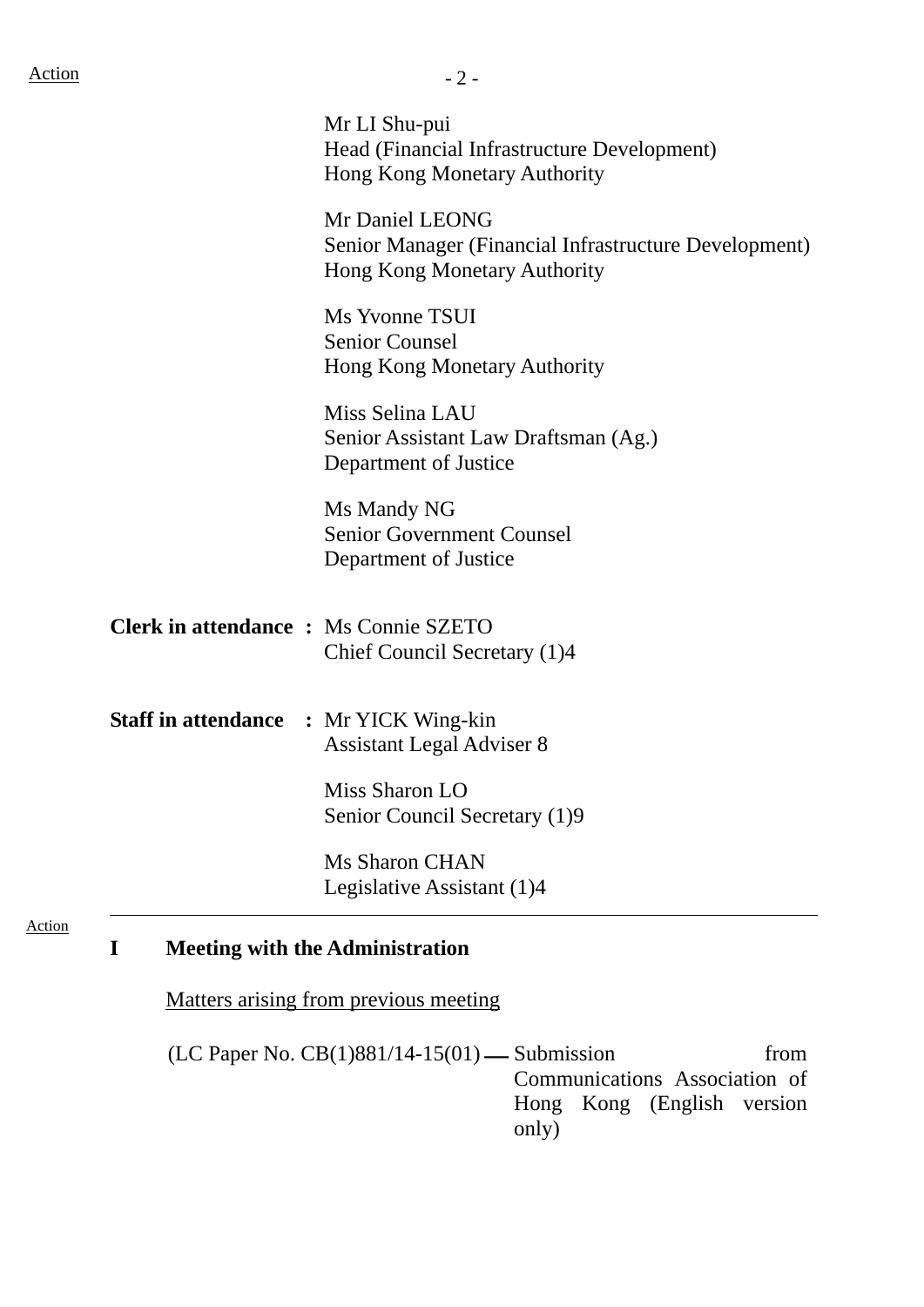- LC Paper No.  $CB(1)981/14-15(01)$  List of follow-up actions arising from the discussion at the meeting on 26 May 2015
- LC Paper No.  $CB(1)981/14-15(02)$  Administration's response to the submission from Communications Association of Hong Kong and issues raised at the meeting on 26 May 2015)

Consideration of Committee Stage amendments proposed by the Administration

 $(LC$  Paper No.  $CB(1)981/14-15(03)$  — Draft Committee Stage amendments proposed by the Administration)

#### Other relevant papers

 $(LC$  Paper No.  $CB(3)390/14-15$  — The Bill

- LC Paper No.  $CB(1)615/14-15(01)$  Marked-up copy of the Bill prepared by the Legal Service Division (Restricted to members only)
- LC Paper No.  $CB(1)714/14-15(03)$  Letter dated 23 March 2015 from Legal Service Division to the Administration
- LC Paper No.  $CB(1)714/14-15(04)$  Administration's response to Legal Service Division's letter dated 23 March 2015
- File Ref: B&M/2/1/20C Legislative Council Brief
- LC Paper No. LS36/14-15 ⎯ Legal Service Division Report
- LC Paper No.  $CB(1)590/14-15(01)$  Background brief on Clearing and Settlement Systems (Amendment) Bill 2015 prepared by the Legislative Council Secretariat)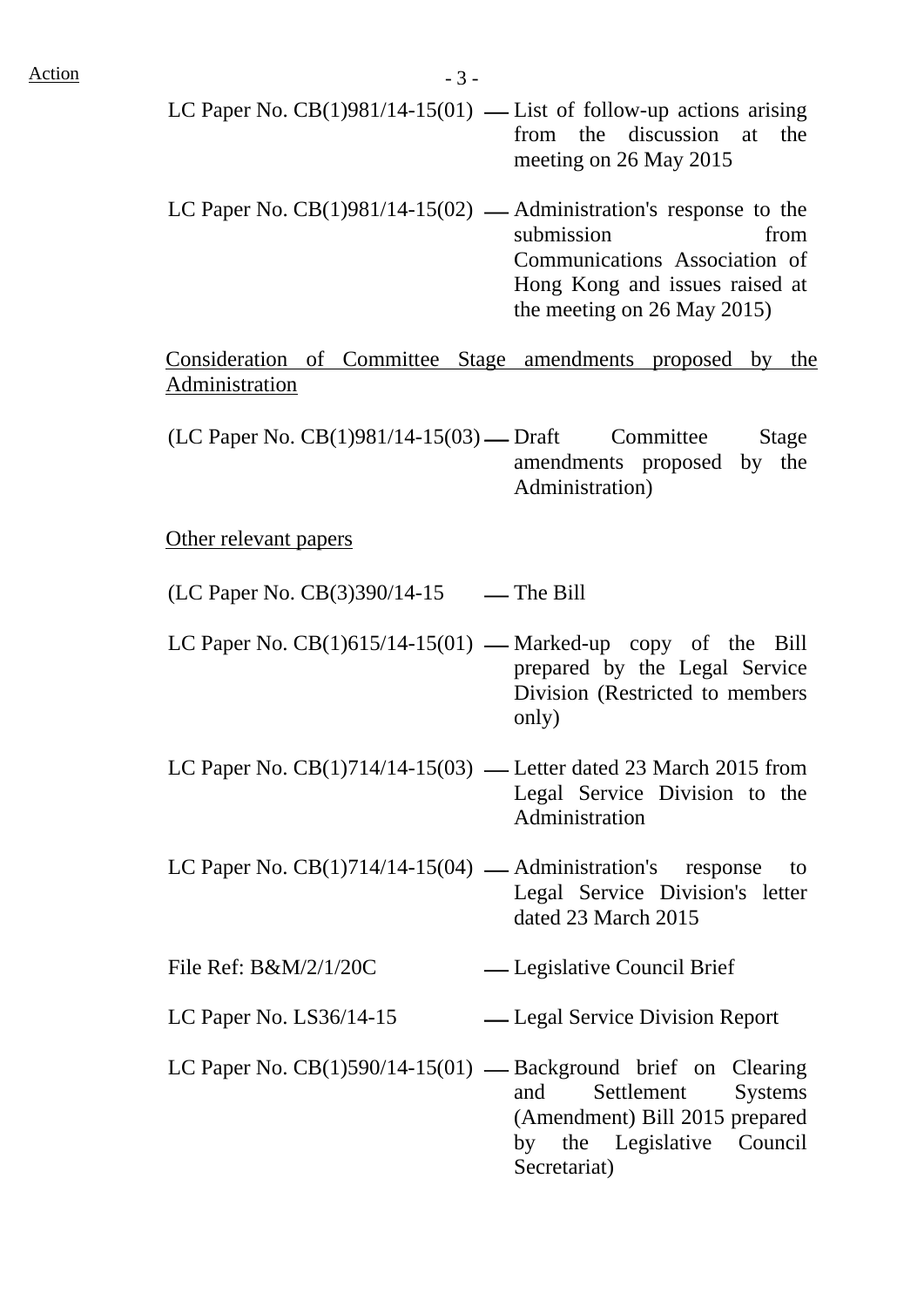2. The Bills Committee deliberated (Index of proceedings attached at **Appendix**).

## **II Any other business**

3. The Chairman said that the Bills Committee had completed scrutiny of the Bill. The Administration indicated that it planned to resume the Second Reading debate on the Bill in the 2015-2016 legislative session, and would inform members on the proposed date later. The Chairman would report the Bills Committee's deliberations to the House Committee in due course.

4. There being no other business, the meeting ended at 11:28 am.

Council Business Division 1 Legislative Council Secretariat 10 September 2015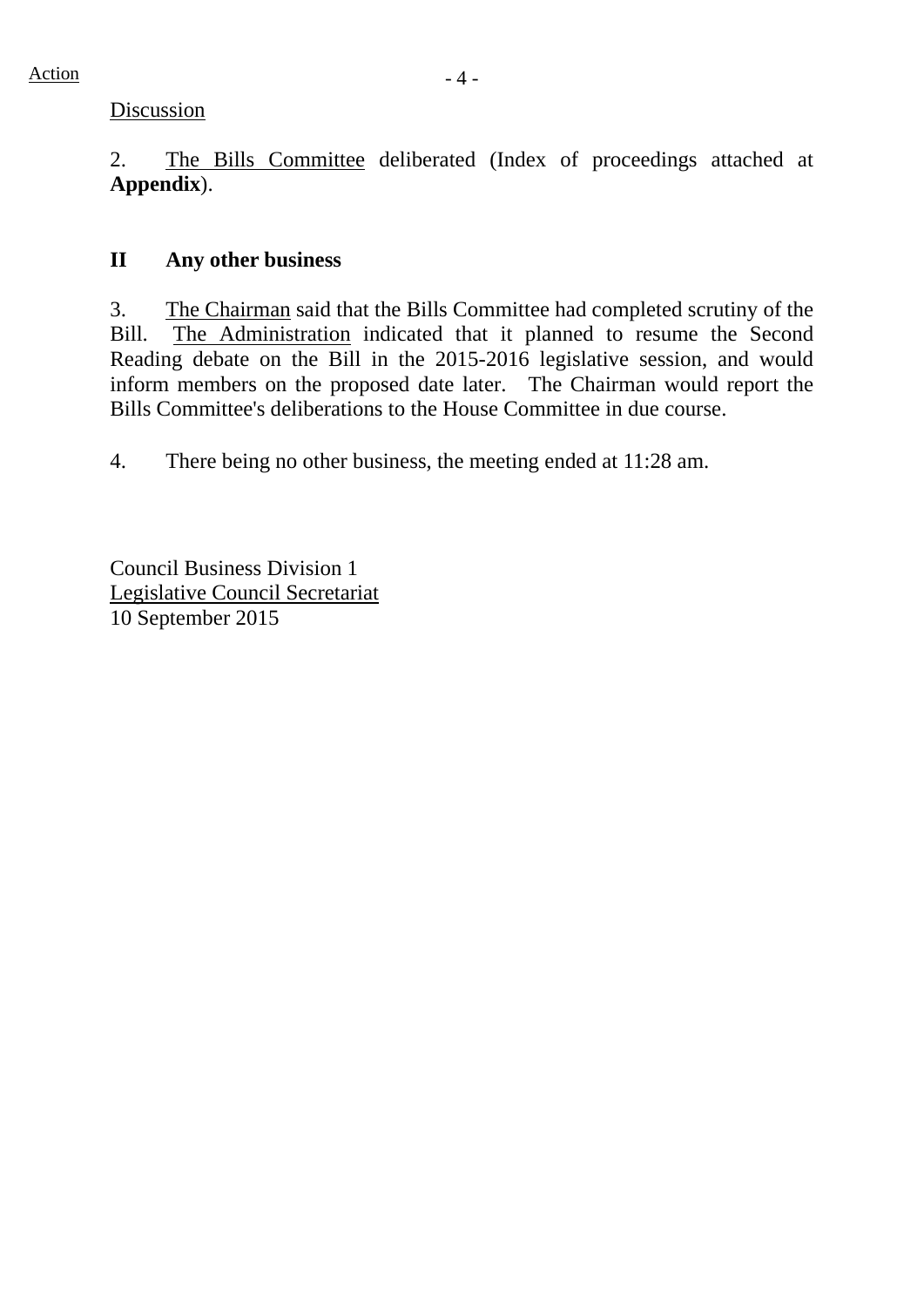### **Appendix**

### **Proceedings of the Bills Committee on Clearing and Settlement Systems (Amendment) Bill 2015 Seventh meeting on Monday, 15 June 2015, at 10:45 am in Conference Room 2A of the Legislative Council Complex**

| <b>Time</b><br><b>Marker</b> | <b>Speaker</b>                                                             | Subject(s)                                                                                                                                                                                                                                                                                                                                                                                                                                                                                                                                                                                   | <b>Action</b><br><b>Required</b> |
|------------------------------|----------------------------------------------------------------------------|----------------------------------------------------------------------------------------------------------------------------------------------------------------------------------------------------------------------------------------------------------------------------------------------------------------------------------------------------------------------------------------------------------------------------------------------------------------------------------------------------------------------------------------------------------------------------------------------|----------------------------------|
| 000109<br>000157             | Chairman                                                                   | Introductory remarks                                                                                                                                                                                                                                                                                                                                                                                                                                                                                                                                                                         |                                  |
| 000158<br>001359             | Administration                                                             | Briefing by the Administration on its written<br>responses to issues raised at the meeting on 26<br>May<br>2015<br>submission<br>and<br>the<br>from<br><b>Communications Association of Hong Kong</b><br>(LC Paper No. $CB(1)981/14-15(02)$ )                                                                                                                                                                                                                                                                                                                                                |                                  |
| 001400<br>001437             | Chairman<br>Administration<br><b>Assistant</b><br>Legal<br>Adviser ("ALA") | Liabilities of internet service providers ("ISP")<br>The Chairman was of the view that the Monetary<br>Authority ("MA") should issue guidelines to<br>enhance the understanding of ISP on liabilities<br>under the proposed section 8C of the Clearing<br>and Settlement Systems Ordinance (Cap. 584)<br>("CSSO") and facilitate their compliance with the<br>regulatory requirements.<br>Legal professional privilege ("LPP")<br>Administration's<br>ALA's<br>remarks<br>that<br>the<br>Committee<br><b>Stage</b><br>amendments<br>proposed<br>("CSAs") in relation to LPP would put beyond |                                  |
|                              |                                                                            | doubt that no provisions in the Bill would affect<br>any claims, rights or entitlement that would arise<br>on the grounds of LPP.<br><b>Consideration of Committee Stage amendments proposed by the Administration</b>                                                                                                                                                                                                                                                                                                                                                                       |                                  |
| 001438<br>004246             | Chairman<br>Administration<br>Mr SIN Chung-kai<br>ALA                      | Briefing by the Administration on its proposed<br>CSAs to the Bill<br>(LC Paper No. CB(1) 981/14-15(03))<br>CSAs to the proposed section 8ZZZI of CSSO<br>to Mr SIN's<br>enquiry,<br>In<br>response<br>the<br>Administration advised that -                                                                                                                                                                                                                                                                                                                                                  |                                  |
|                              |                                                                            | (a) the purpose of new section $8ZZZI(6)$ , which<br>provided exemption to stored value facilities<br>("SVF") that were multi-purpose cards issued<br>under the Banking Ordinance (Cap. 155)<br>("BO") before the commencement of the                                                                                                                                                                                                                                                                                                                                                        |                                  |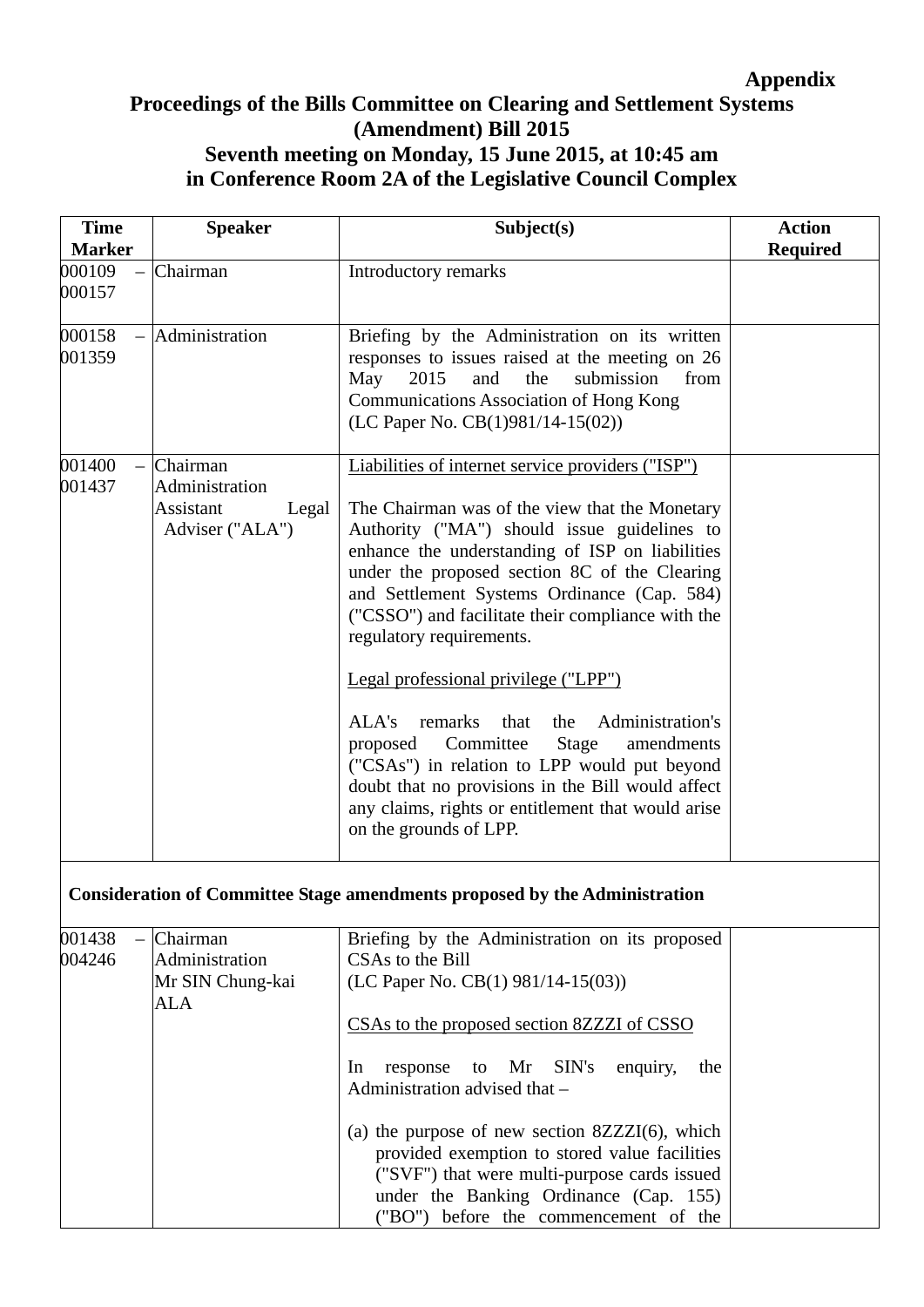| <b>Time</b>   | <b>Speaker</b> | Subject(s)                                                                                                                                                                                                                                                                                                                                                                   | <b>Action</b>   |
|---------------|----------------|------------------------------------------------------------------------------------------------------------------------------------------------------------------------------------------------------------------------------------------------------------------------------------------------------------------------------------------------------------------------------|-----------------|
| <b>Marker</b> |                |                                                                                                                                                                                                                                                                                                                                                                              | <b>Required</b> |
|               |                | section from the requirements under section<br>$8ZZZI(1)$ , was to avoid creating undue<br>burden on any licensee to re-issue SVF;                                                                                                                                                                                                                                           |                 |
|               |                | (b) multi-purpose<br>cards<br>issued<br>after<br>the<br>commencement of section 8ZZZI<br>were<br>required to display the licence numbers of the<br>relevant SVF licensees;                                                                                                                                                                                                   |                 |
|               |                | (c) if it was not reasonably practicable for the<br>SVF issuers to state the relevant licence<br>numbers on the multi-purpose cards, the<br>proposed section $8ZZZI(1)(b)$ allowed issuers<br>to state the licence numbers on the packaging<br>containing the cards concerned; and                                                                                           |                 |
|               |                | (d) MA would liaise with the existing SVF<br>issuers on the requirements<br>under the<br>proposed section 8ZZZI.<br>It was<br>not<br>envisaged that such issuers would have<br>difficulties<br>complying<br>with<br>in<br>the<br>requirements.                                                                                                                               |                 |
|               |                | ALA enquired whether new section $8ZZZI(6)$<br>would apply to a multi-purpose card which was<br>both device-based and non-devised-based and<br>could be used for purchasing goods and services<br>through a communication network.                                                                                                                                           |                 |
|               |                | The Administration clarified that the existing BO<br>only governed the issuance of multi-purpose<br>cards (i.e. device-based SVF). SVF issuers<br>would need to ensure that the licence number of<br>the network-based/non-devised-based SVF was<br>clearly stated on its<br>website<br>and<br>each<br>communication network concerned upon the<br>commencement of the Bill. |                 |
|               |                | CSAs to the revised section 53 of CSSO                                                                                                                                                                                                                                                                                                                                       |                 |
|               |                | The Administration informed that there was a<br>textual error on the proposed CSAs to section 53.<br>The fine provided in the new section $53(5)(a)$<br>should be \$400,000 and imprisonment of 2 years.                                                                                                                                                                     |                 |
|               |                | (Post meeting note: Relevant replacement sheets<br>were issued to members vide LC Paper No.                                                                                                                                                                                                                                                                                  |                 |

CB(1)981/14-15(03) on 16 June 2015.)